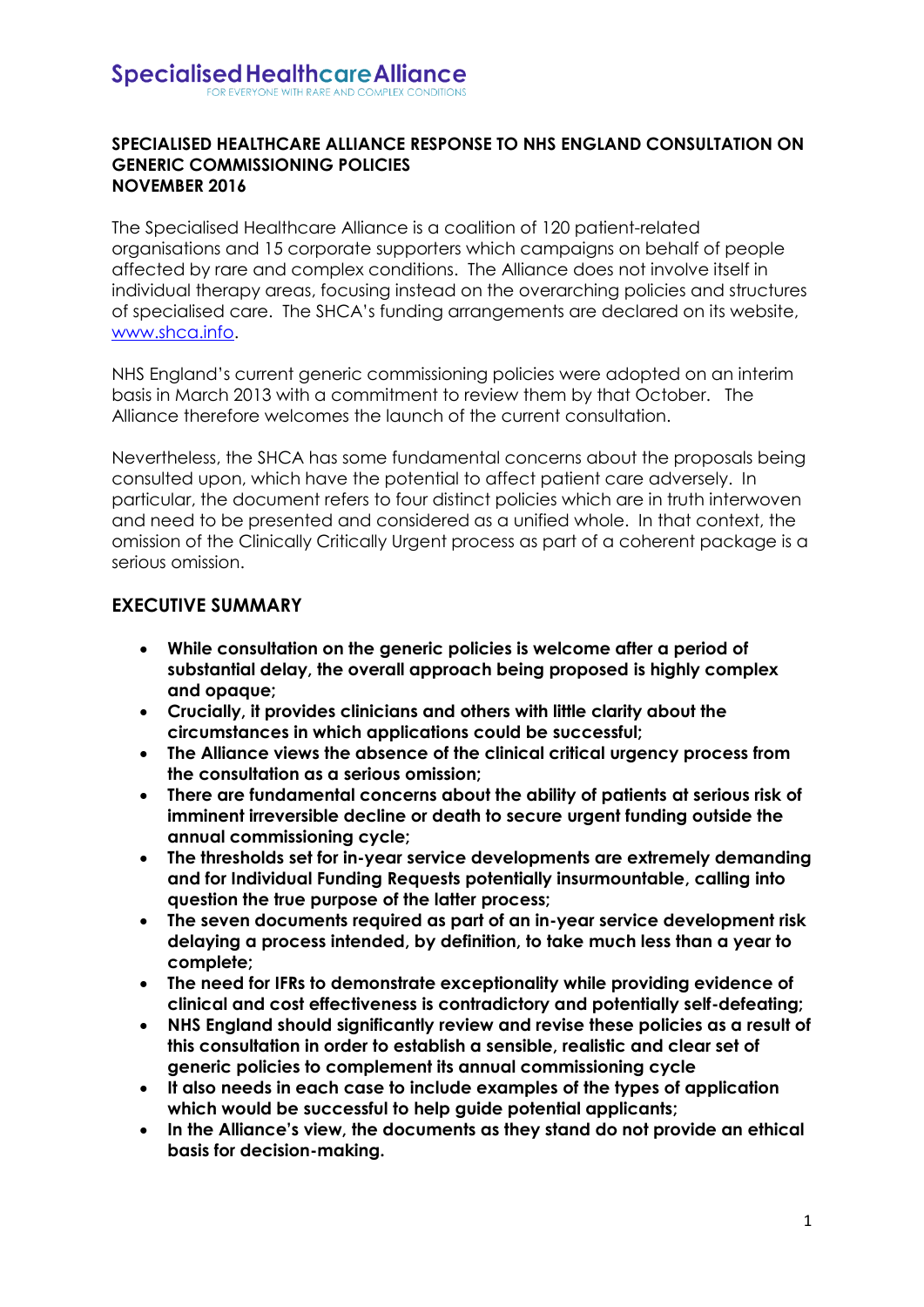OR EVERYONE WITH RARE AND COMPLEX CONDITION

# **OVERVIEW**

The consultation document describes a set of distinct policies which are in truth closely interrelated. This needs to be acknowledged with perhaps a flowchart demonstrating, for example, when an IFR triggers the need for an In Year Service Development or should more appropriately be considered as an experimental and unproven treatment.

On the financial front, the Alliance is concerned that NHS England seems to make no budgetary provision for IFRs and other treatment outside normal commissioning policies, even though past experience should lend a degree of predictability around the quantum of such costs. The suggestion that individual funding decisions will involve drawing against budgets affecting the care of other patients in-year is unnecessary and divisive.

More fundamentally, the revised proposals seem to have lost some of the intellectual coherence of the current IFR and related policies. In particular, the clear definition of a patient cohort as comprising more than 20 patients nationally has been dropped leaving panels to make a potentially arbitrary judgement in that regard. The Alliance also remains firmly of the view that a highly restrictive approach to individual requests is contingent on an expeditious approach to the development of national commissioning policies, which remains elusive. In the meantime, an ability to consider clinically critically urgent cases remains ethically essential.

In similar fashion, there is ample information about proposals which would not satisfy the criteria for approval under each of the policies but an absence of guidance on what would pass muster. This is particularly the case with Individual Funding Requests where, on a strict reading of the proposal, more than one patient nationwide could potentially render an application ineligible. A conundrum then arises between the need for a patient to be exceptional and the need for evidence of clinical and cost effectiveness which would, almost by definition, be scant. On that basis, the Alliance would favour the policy on funding for experimental and unproven treatments being an integral part of NHS England's approach to Individual Funding Requests. The problem is all the more acute for rarer diseases, where evidence of clinical effectiveness is harder to demonstrate given the nature of the associated evidence base.

In conclusion, as part of a transparent approach to funding decisions outside normal commissioning policy, NHS England needs to show a genuine desire to facilitate the treatment of appropriate patients, even if narrowly drawn. The weakness of the current proposals is that they can be read as providing carte blanche to deny funding in virtually all conceivable circumstances.

# **CLINICAL CRITICAL URGENCY**

Where patients are at clear risk of substantial and irreversible deterioration in their condition, or death, within three months, NHS England has had in place a process to handle requests for treatment funding expeditiously in the absence of a national policy.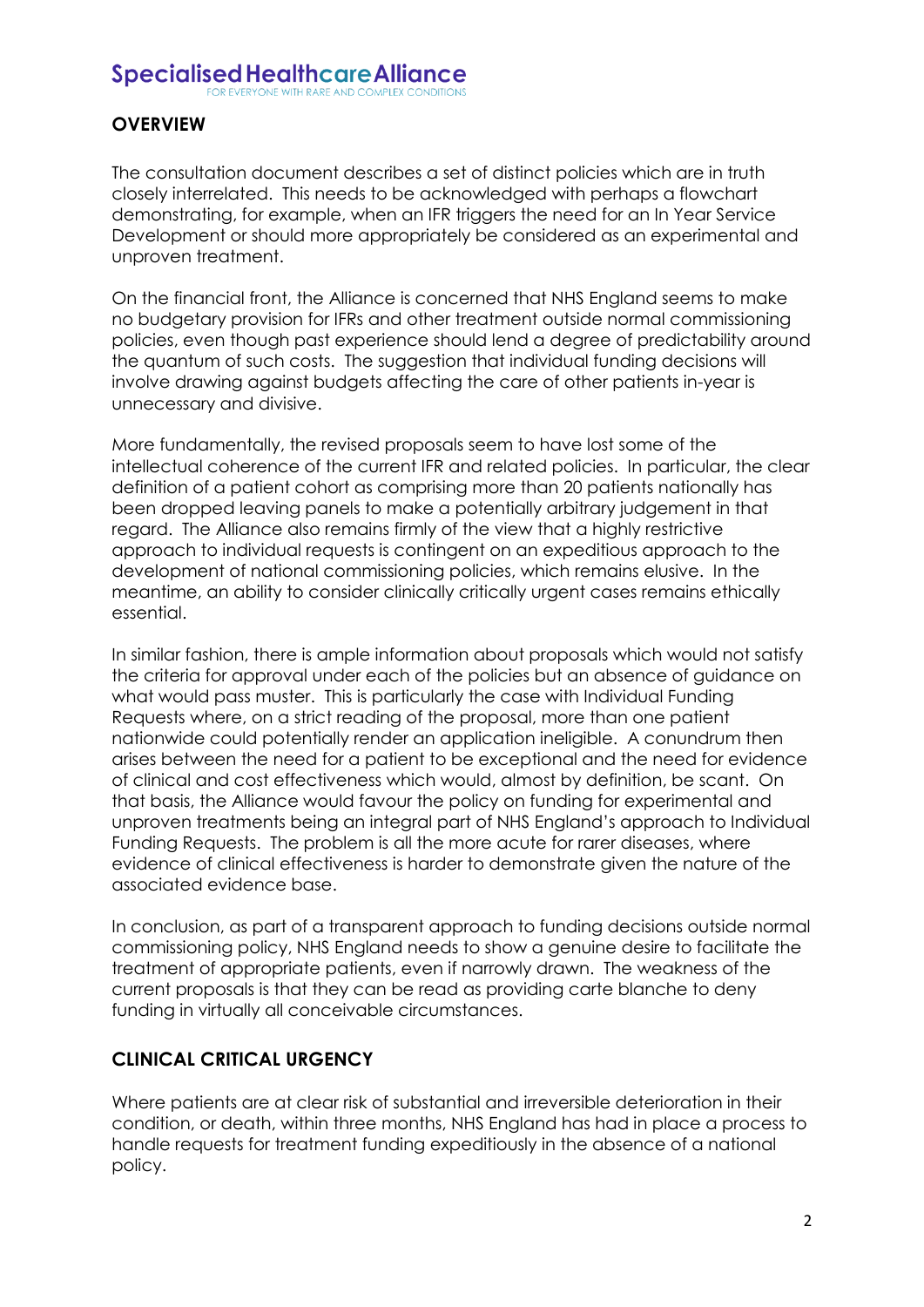Given that this links so closely to the in-year service development and IFR policies, the Alliance has been clear for many years that the clinical critical urgency (CCU) process should be considered alongside those policies. Its omission from this consultation, as indicated on page 11 of the consultation document, therefore represents a serious flaw from the SHCA's perspective.

The close links between this process and the others are indicated by the multiple references to cases of urgency throughout the consultation document. In these instances, it is unclear whether the provisions in the consultation document, eg an IFR Panel meeting every two weeks, or the contents of the CCU standard operating procedure, take precedence.

#### **The case for urgency**

Returning to first principles, it is vital that the NHS has an effective mechanism for rapidly assessing and making available interventions which can prevent or ameliorate substantial deterioration in a patient's condition, or death, outside its usual processes. There may be occasions where a patient would otherwise become eligible for a treatment too late.

It is also clear that such a process would apply to relatively few patients, given that the majority of healthcare interventions will already be covered by clinical commissioning policies. As such, NHS England's potential cost and process exposure is low.

In the absence of a CCU policy, patients and their clinicians are faced with only the IFR or, more often, the in-year service development processes to call upon. These are clearly unfit for purpose in the case of clinical urgency. The seven reports required for an in-year service development policy, as well as the need to await a CPAG meeting, mean that this process is inappropriate. Equally, the IFR process screens out cohorts (now at an unspecified and potentially even lower threshold than before) and is therefore not appropriate either.

NHS England must urgently put in place a clear process to give clinicians, patients and their representatives the clarity they need on how those at serious risk of death or irreversible decline within three months can apply for funding outside the annual commissioning cycle. The related criteria need to be practicable within the intended timeframe with examples of applications which would and would not prove successful. The current CCU process does not satisfy these criteria.

# **IN-YEAR SERVICE DEVELOPMENTS**

The proposals for in-year service developments bring some clarity to the definition and scope of the policy.

# **Process**

By definition, the in-year service development policy needs to be relatively rapid in order to be completed part-way through any given year.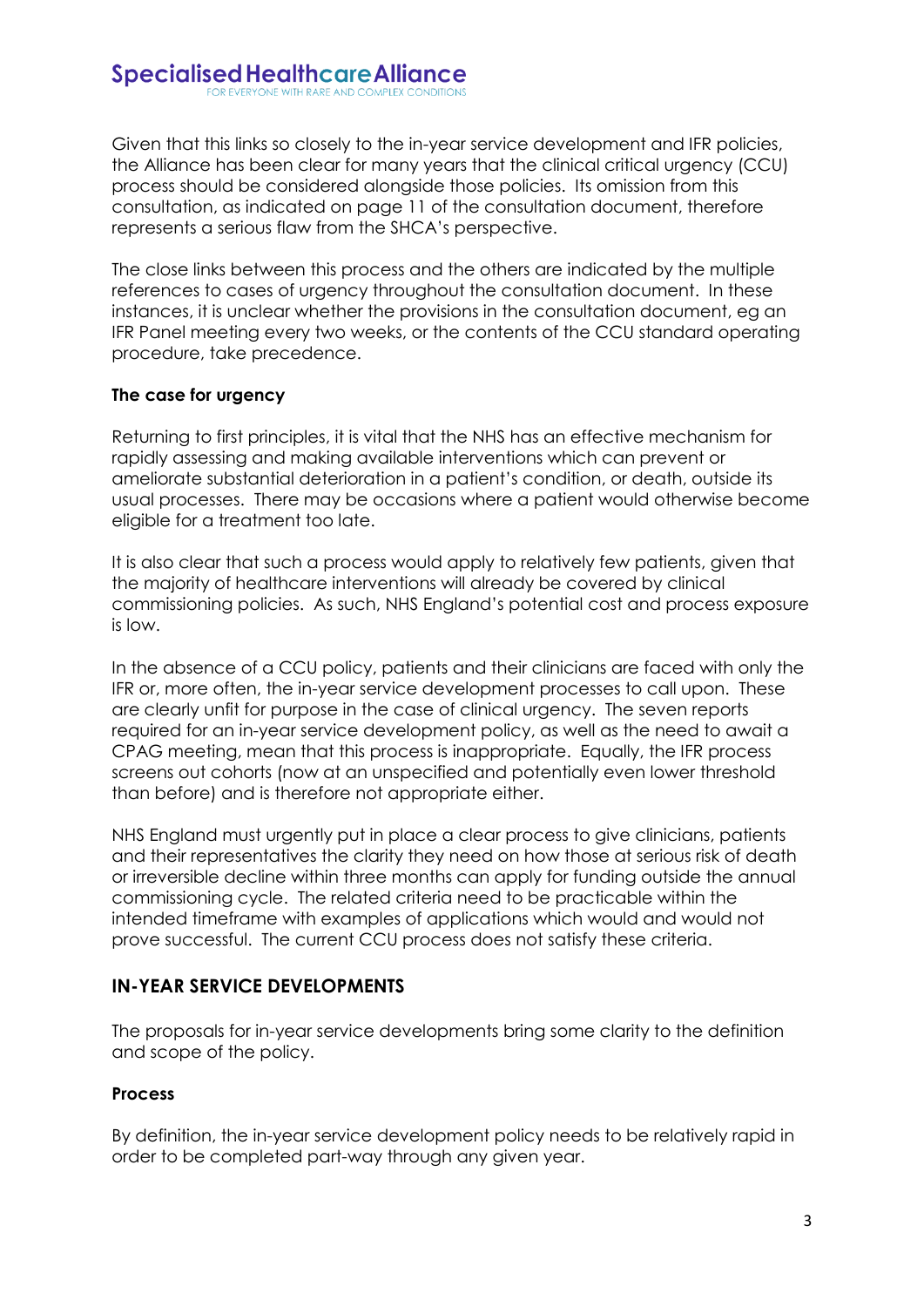To date, even where the need for an in-year policy has been recognised, this has often failed to transpire. NHS England should audit its performance in delivering inyear service policies where work has begun.

As such, the Alliance is concerned about the burdensome process outlined in the consultation document. While it is understandable that NHS England wishes to apply similar rigour to in-year service developments as to annual prioritisation proposals, the need for seven separate reports to be prepared on each in-year service development seems unduly bureaucratic.

Moreover, unless Clinical Reference Groups are always ready and prepared to begin work on preparing those documents, there will be added delay in seeking to fit an in-year service development within a CRG's existing workplan. In practical terms, unless there is an abbreviated process for in-year service developments, the majority are likely to fall into the next annual prioritisation round regardless. The proposals do not therefore meet the primary objective for an in-year process.

While the SHCA welcomes the flexibility in the process to forgo public consultation in the case of urgency in the development of an in-year service development, this alone is insufficient to form an accelerated process.

In a fair system, where the value of a product outside national policy has been demonstrated via an IFR or as an in-year proposal, access should be facilitated pending implementation of a policy via IFRs with the removal of the exceptionality criteria. This would see clinically and cost effective products available for patients who can benefit from them without a hiatus due to NHS England administration.

Concerns on how in-year service developments align with CRG work programmes also point to a wider concern on meeting CPAG deadlines. If proposals must wait for the next meeting of CPAG to be confirmed, the likelihood is of a very lengthy process indeed. NHS England should model the proposed route for an in-year service development from initiation to completion, ensure that it is fit for purpose and otherwise determine if there is scope for greater efficiency and timeliness.

#### **Timelines**

In the short term, the policy will need greater explanation given the irregularity of the annual commissioning cycle. Since 2013, the annual prioritisation process was held in June 2014, July 2015 and July 2016, with the latter subject to successful legal challenge and further delay. Given that NHS England plans to align its commissioning cycle with the start of financial years, and that in 2017 it is anticipated that an annual prioritisation process will again be held mid-year, the timelines for in-year service developments need to be clarified. In effect, if the commissioning cycle for 2017/18 is much less than a year, there will not be an in-year process.

#### **Outcomes**

Where an in-year service development is not cost neutral or cost saving, NHS England stipulates that proposals need to demonstrate "such an exceptional degree of improved patient outcomes" to be eligible. However, there is no further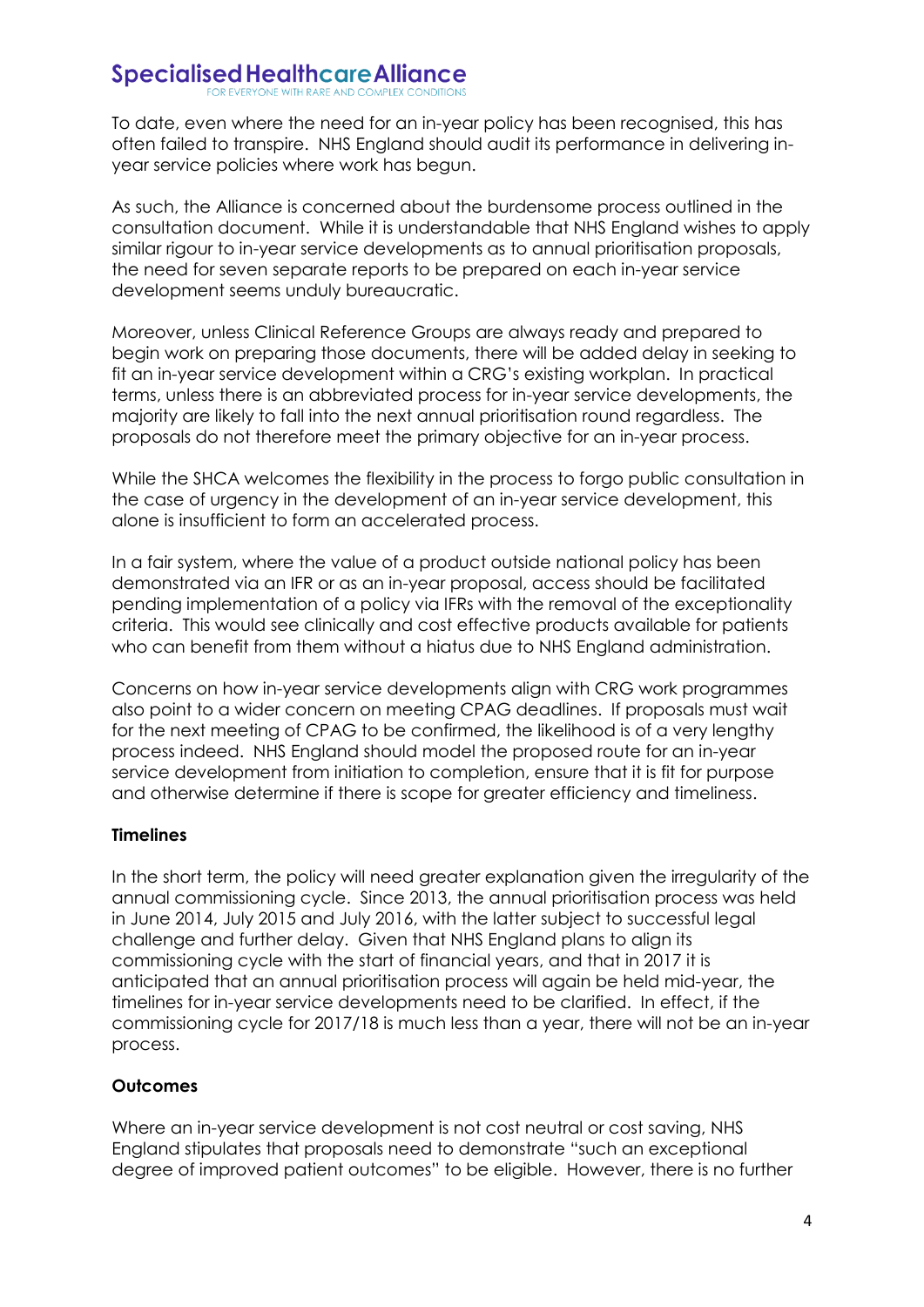explanation of criteria to define these outcomes, leaving such assessment entirely within the gift of NHS England.

For the process to be meaningful, clinicians, patients and companies need to have a much better if not complete understanding of the circumstances and interventions which might be eligible as in-year service developments to aid their planning.

### **Costs**

The revised in-year service development policy describes NHS England's desire for proposals "usually" to be cost saving or cost neutral over a five year period. It would be helpful if NHS England elaborated on the associated figures, to clarify whether upfront expenditure with savings accruing in later years is eligible. Moreover, if such savings fell to another commissioner, eg Clinical Commissioning Groups, whether this would change NHS England's assessment.

There is also ambiguity in the consultation document's reference to affordability. This suggests that, even if proposals met all criteria for an in-year service development and also secured a recommendation for in-year funding from CPAG, the introduction of the treatment in-year could be delayed or prevented given broader affordability concerns.

This also highlights a further question on the funding for the in-year service development process. Given that the previous year's annual commissioning round will have allocated all discretionary investment for specialised commissioning, what arrangements is NHS England putting in place to enable in-year service developments meeting the criteria in the consultation to receive funding? It should be clear to all stakeholders that NHS England is able to deliver on the potential funding outlined in this process, rather than working under a presumption that qualifying proposals will not be approved or in practice delayed until the following year's annual prioritisation decisions.

# **INDIVIDUAL FUNDING REQUESTS**

The proposals for Individual Funding Requests are of significant concern for the Alliance. Taken as a whole, the policy represents a further substantial clampdown on IFRs and makes it very unlikely that many will be accommodated in future. Given the clear need for a functioning process to recognise individual exceptionality, this is a problem.

# **Cohorts**

NHS England's proposal to remove the threshold of 20 patients to represent a 'cohort', taken together with the criterion that it should be "unlikely that there are other patients with similar clinical conditions" essentially raises the exceptionality requirement to unrealistic levels. NHS England would have carte blanche to define a cohort, rather than having this set out more objectively.